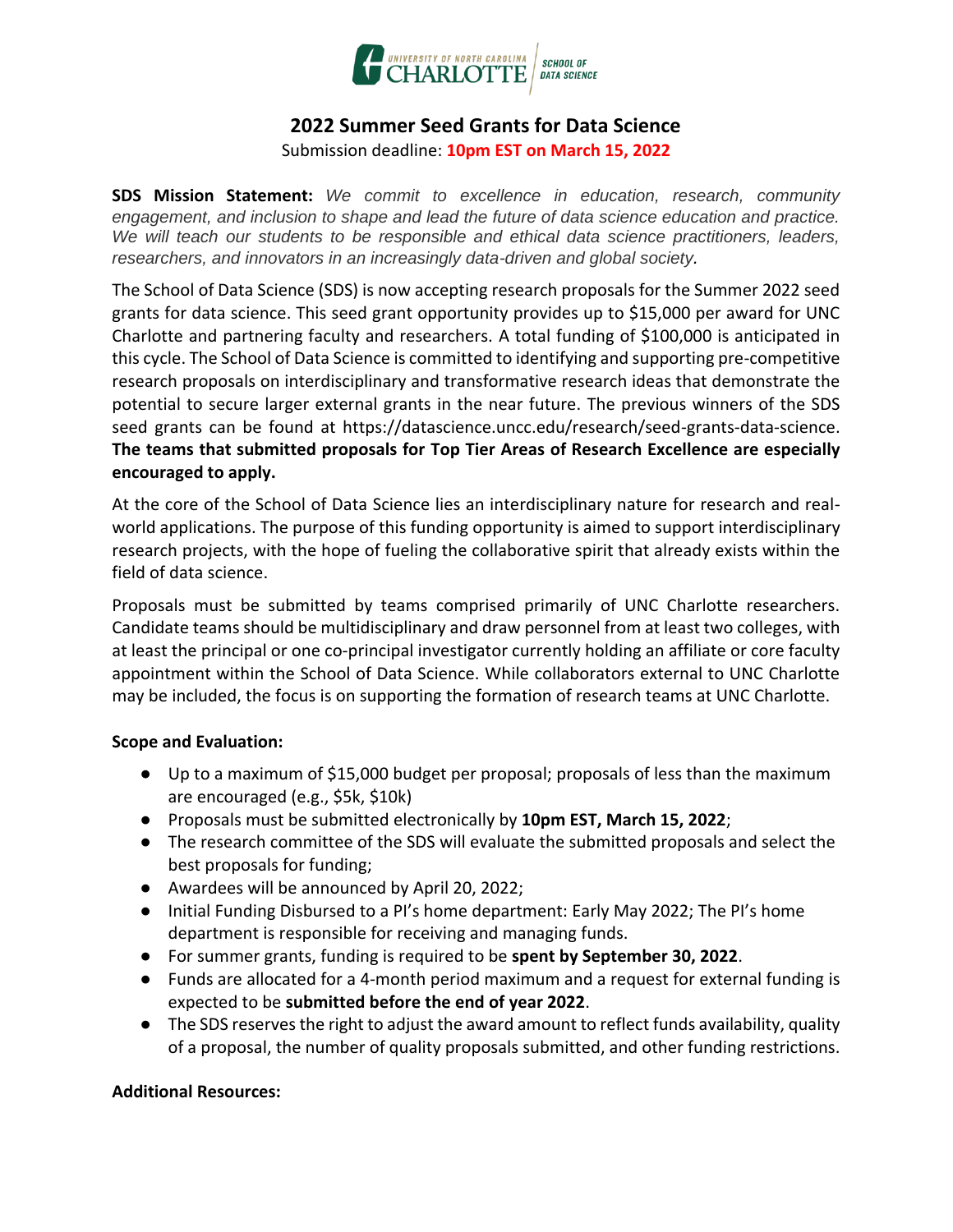● Twitter Historical, Twitter's Spritzer Stream, Sample COVID stream and other data sets.

### **Restrictions:**

- Projects already externally funded or for which an external proposal is currently under review are not eligible.
- Projects that have already received internal funding are not eligible.
- **A researcher cannot be a recipient of more than one SDS research grant per academic year**.
- Continuation of an ongoing research project by the same or similar group of researchers will not be supported.
- In general, requests for additional funding of an existing seed grant will not be considered.
- Expenditures that are not allowed:
	- o Expenditures generally made by departments and colleges (e.g., office supplies, travel to professional conferences, etc.)
	- o Delivery of outreach programs or services
	- o Requests for funds for meals and snacks
	- o Publication charges

## **Criteria for Proposal Review:**

- 1. Intellectual merits:
	- 1) Novel and transformative ideas that involve cross-college or interdisciplinary collaboration around data science;
	- 2) Quality and coherence of the research design and detailed plan of activities;
- 2. Broad impact of the proposed research
- 3. Potential for external grant funding
	- 1) Projects' potential for leading to grant proposals that are more likely to be externally funded.
	- 2) Identified target funding agencies, programs, and dates for follow-on external funding application(s).
	- 3) Funding agencies or organizations of national or international significance will be given priority over regional ones.
- 4. Qualification of the project team
	- 1) All faculty eligible for UNC Charlotte Faculty Research Grants are eligible for this award.
	- 2) Teams with at least a PI/Co-PI affiliated with SDS.
	- 3) All faculty involved in the project must be listed as co-PIs or consultants.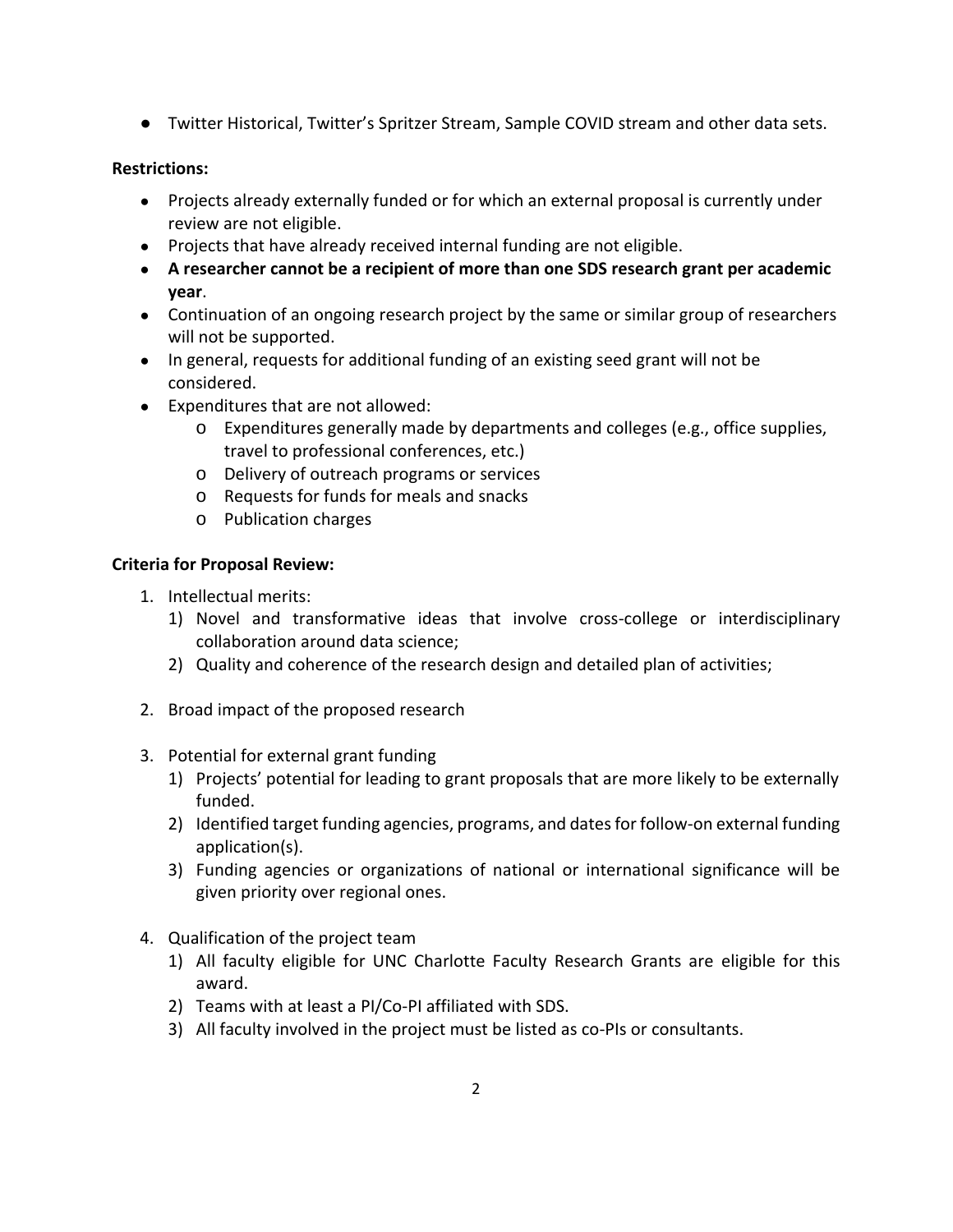- 5. The results of previous projects funded by SDS seed grants (e.g., publications, grant proposals submitted and awarded)
- 6. Projects that best fit the research priorities of SDS.

## **Structure and Submission of Proposals:**

Proposals (including the budget) should be named by the first and last names of the leading PI on a proposal (e.g., First name\_last name\_seed2021.pdf) and must be submitted as one single PDF file by email to Dr. Dongsong Zhang (Director of Research, SDS. Email: d[zhang15@uncc.edu](mailto:dzhang15@uncc.edu)). Please include "*Seed Grants for Data Science*" in the subject line. To complete your proposal submission, please follow the instructions provided below.

The proposal must be clear, readily legible, and conform to the following requirements:

- Font size of 12 points
- Single-line spacing
- 1-inch margin on each side

To be considered for funding, the following must be included in your submission:

- 1. **Cover page** (one page) contains the project title, 3-5 descriptive keywords, PI and collaborator(s) name, affiliation, and contact information, total funds requested, projected start and end dates, indication of whether this proposal has been submitted to the seed grant program before, and a note indicating if the proposal is developed by a team or part of a team that is selected as a Top Tier Area of Research Excellence by UNC Charlotte.
- 2. **Project summary** (one page)**:** provide a one-page summary of the proposed work by following the NSF project summary guidelines listed below. The project summary should consist of three main sections:
	- (1) An **overview** includes a description of the activity that would result if the proposal were funded and a statement of objectives and methods to be employed.
	- (2) **Intellectual merit** of the proposed activity: should describe the potential of the proposed activity to advance knowledge and the contribution the proposed research will make to the related field and others.
	- **(3) Broader impacts**: should describe the potential of the proposed activity to benefit society and contribute to the achievement of specific, desired societal outcomes. For example, what are possible applications of your proposed research? Why would the general public care? Does it have any economic, environmental, and social benefits? Etc.
- 3. **Project Description** (not to exceed 4 pages) The project description should address the following points:
	- a) *Purpose and Significance*: Provide a clear and concise explanation of (i) the target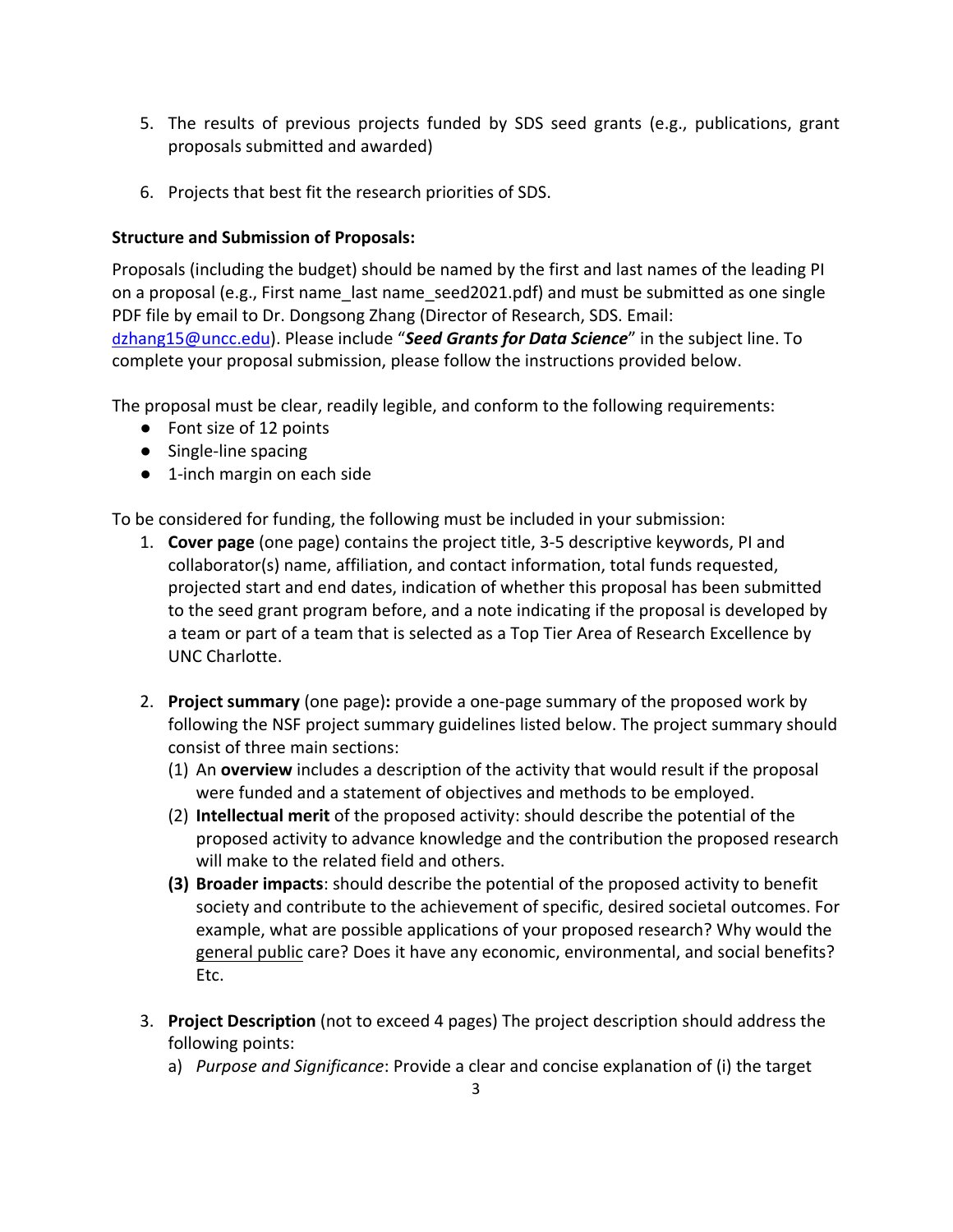research problem of this funding request and its significance, (ii) the research goals/questions and the proposed research activities for which the funding is requested, (iii) how these activities will enhance your ability to apply for external funding as a larger project, and (iv) what data will be collected from the project, if any.

- b) *Overall Project description*: (i) the proposed research design and methodology, (ii) expected outcome of the project; (iii) potential novel research contributions of the proposed research; (iv) work plan and timeline of the proposed research.
- c) *Research Team*: Describe the qualifications, roles, and responsibilities of all research project team members, and what value collaboration adds to the project.
- d) *External Funding*: Identify proposed/target channels and dates for follow-on external funding application(s).

#### 4. **A two-page bio of each major participant, which includes:**

- a) Education, including the dates when degrees were awarded;
- b) Current employment status;
- c) Five most relevant publications (to the current project);
- d) Most relevant experience (including but not limited to software programs, methods known, and training)
- e) Funding history: please provide a list of externally funded projects received in the **past five years**. For each project, please list the project title, funding agency, project duration, roles (e.g., co-PI), and award amount.
- 5. **Budget and Justification:** Provide itemized budget and budget justification required by the project

All of the items listed must be reasonable, necessary to accomplish project objectives, allowable in terms of the applicable federal cost principles, auditable, and incurred during the grant period. Charges to the project for items such as salaries, fringe benefits, travel, and contractual services must conform to the written policies and established practices of the University.

Acceptable budget items include RA support, dataset purchase expense, subject compensation, software, hardware, small pilot studies, etc. that are directly related to carrying out the proposed research.

The cost of project activities to be undertaken by a third-party contractor should be included in this category as a single line item charge. A complete itemization of the cost comprising the charge should be provided in an attachment. If there is more than one contractor, each must be budgeted separately on the form and must have an attached itemization.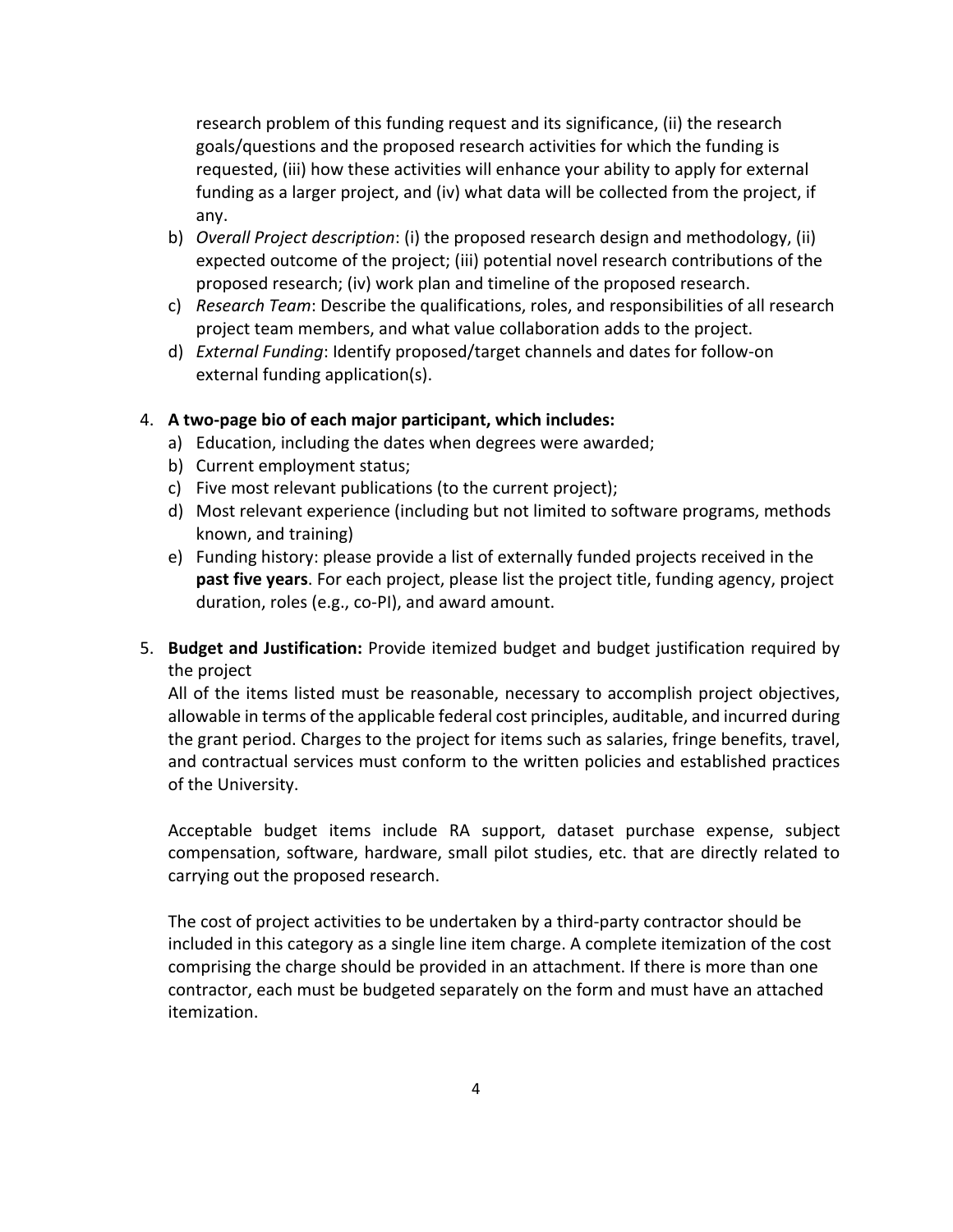#### 6. **Data**

What data will be collected and/or generated during the proposed study? Are you willing to share them with the school (Encouraged but not mandatory)?

The awardees are highly encouraged to share data (after de-identification of users) collected from the awarded projects with the School of Data Science, if possible, which will be incorporated into a secured data repository for potential future use for research or teaching by other SDS faculty. Benefits to sharing your data may include, but not limited to, the following:

- Extending the value, discoverability, and impact of your data by hosting it in a secured repository.
- Making your data/research projects citable.
- Facilitating scientific advancement and reproducible research by enabling other researchers to build upon your work.
- Ensuring long-term preservation and accessibility of your data through the repository's archival curation.

The requests from UNC Charlotte faculty for access to any archived dataset will be reviewed and approved by the PI or co-PIs of the awarded project who created the original dataset(s) or by the School of Data Science upon agreement.

### 7. **Prior external and internal funding**

- *1)* Current and prior (the past 5 years) external funding support: What are the current externally funded projects of PIs and their focus?
- *2)* Have any PIs on this proposal received any prior seed grants from SDS before? If so, please list the prior SDS seed grants received by any PI/Co-PIs of this proposal, including the project title, term/year funded, and results, which include, but not limited to, the publications and grant proposals resulted from those prior SDS seed grants.
- *3)* Has the current proposed work been funded by any other internal or external funding sources?
- 8. **Bibliography (No more than 20)**

#### **Project Reports and Credit**

Investigators are expected to provide a brief  $(2<sup>\sim</sup>3$  pages) project report within one week after the ending date of the project term, including, but not limited to, the research activities conducted and the degree to which the project goals have been achieved. The report should be sent to [dzhang15@uncc.edu.](mailto:dzhang15@uncc.edu) **Please acknowledge the support of the SDS seed grant(s) in the published papers resulting from the awarded projects.** Failure to submit the project report by the deadline may result in the ineligibility of PI/Co-PIs for applying for future SDS seed grants. An